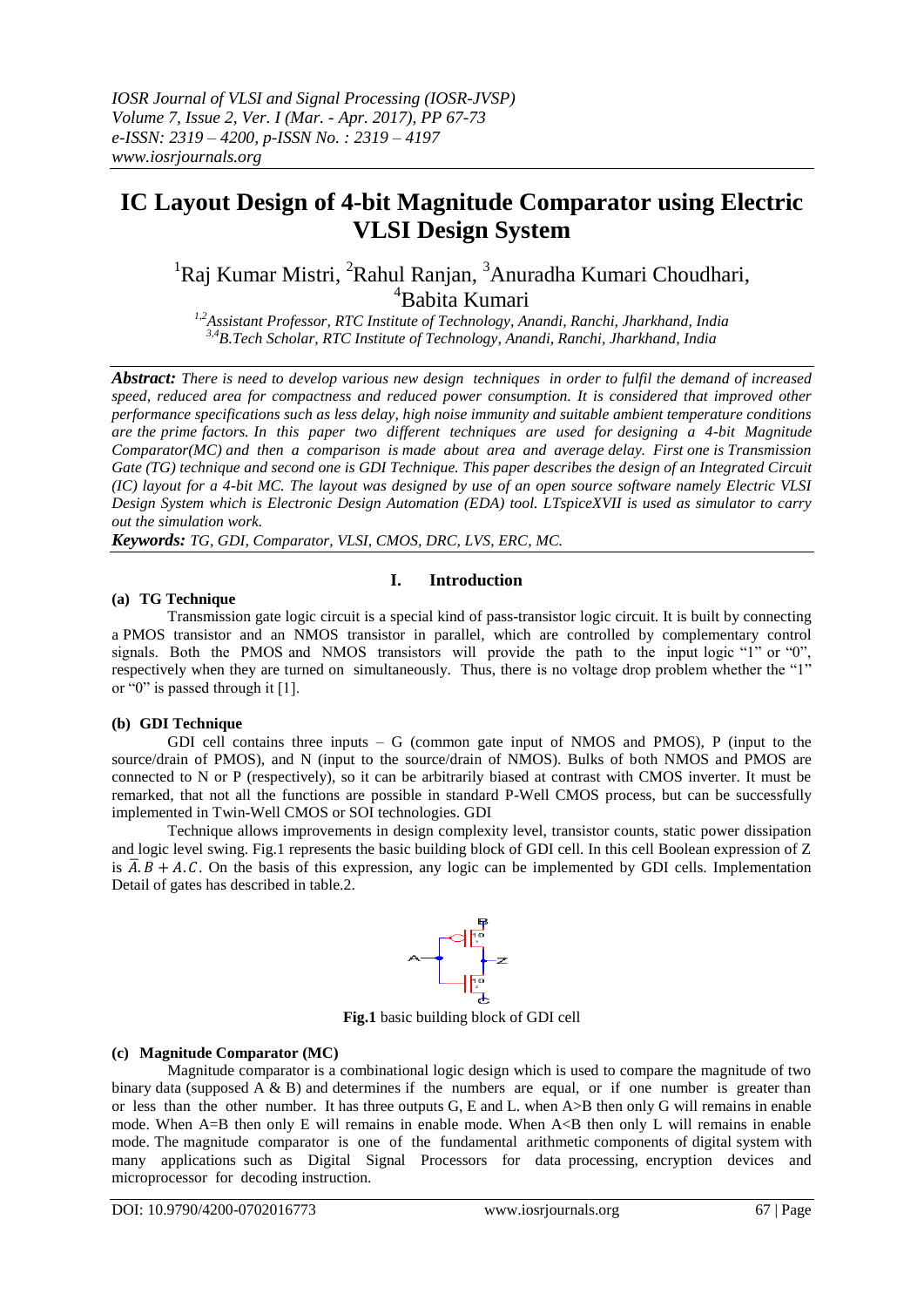## **(d) Electric VLSI Design System**

Electric VLSI Design System is a powerful open source full custom IC Design Electronic Design Automation (EDA) tool. In this EDA tool, verification of IC Design layout involves mainly three processes. These are DRC (Design Rule Check), LVS (Layout Versus Schematic) and ERC (Electrical Rule Check).

**Design Rule Check (DRC):** DRC is the first most powerful physical verification process to check IC design Layout. DRC will not only check the designs that are created by the designers, but also the design placed within the context in which it is going to be used. Therefore, the possibility of errors in the design will be greatly reduced and a high overall yield and reliability of design will be achieved.

**Layout Versus Schematic (LVS):** LVS is the second and most powerful physical design verification process in which layout is matched with its equivalent schematic design. In LVS schematic is assumed as a reference and layout is checked against it. In this process, the electrical connectivity of all signals, including the input, output and power signals to their corresponding schematic are checked.

Besides that, the sizes of the device will also be checked including the width and length of transistors, sizes of resistors and capacitors[2].

**Electrical Rule Check (ERC):** ERC is third and optional physical design verification process to check the layout. This is used to check the error in connectivity of device. ERC is specially used to check for any unconnected, partly connected or redundant devices. Also, it will check for any disabled transistors, floating nodes and short circuits.

#### **(e) LTspiceXVII simulation software**

LTspiceXVII is the simulation software which we have used in this project. It is a high performance SPICE simulator that provides a schematic capture and waveform viewer. It is used to simulate the outputs of both schematic circuit and layout during DRC and LVS.

## **II. Design Methodology**

There are different technologies to construct integrated circuits such as bipolar integrated technology, CMOS technology, NMOS pass transistor logic, Transmission Gate(TG) technology and gate diffusion input(GDI) technology. In this paper we have used two technologies to design 4-bit MC and comparison is made against these technologies. The main reason of using GDI technique is due to its low propagation delay, low power consumption and low chip area.

There are basic design rules which are to be used in order to design an IC layout successfully. These rules are called layout design rule. The layout rule which is to be followed in Electric VLSI Design System has a universal parameter  $\lambda$  in which rule described. Table.1 gives the clarification about layout design rule.

| <b>rapic.</b> I undamental of layout design rule [5] |                |  |
|------------------------------------------------------|----------------|--|
| <b>WELL</b>                                          |                |  |
| minimum well size                                    | $12\lambda$    |  |
| minimum well spacing between same potential          | 6λ             |  |
| minimum well spacing between different potential     | $0\lambda$     |  |
| minimum well are                                     | $144\lambda^2$ |  |
| POLYSILICON1                                         |                |  |
| minimum polysilicon1 width                           | $2\lambda$     |  |
| minimum polysilicon1 spacing                         | $3\lambda$     |  |
| minimum spacing between polysilicon1 to metal        | N/A            |  |
| minimum polysilicon1 area                            | $4\lambda^2$   |  |
| POLYSILICON2                                         |                |  |
| minimum polysilicon2 width                           | $2\lambda$     |  |
| minimum polysilicon2 spacing                         | $3\lambda$     |  |
| minimum spacing between polysilicon1 to metal        | N/A            |  |
| minimum polysilicon2 area                            | $4\lambda^2$   |  |
| <b>METAL 1,2,3,4,5</b>                               |                |  |
| minimum metal width                                  | $3\lambda$     |  |
| minimum spacing between same metal                   | $3\lambda$     |  |
| minimum spacing between different metals             | N/A            |  |
| minimum metal area                                   | $9\lambda^2$   |  |
| METAL <sub>6</sub>                                   |                |  |
| minimum metal 6 width                                | $5\lambda$     |  |
| minimum metal 6 spacing                              | $5\lambda$     |  |
| minimum spacing between metal 6 to other metals      | N/A            |  |

**Table.1** fundamental of layout design rule [3]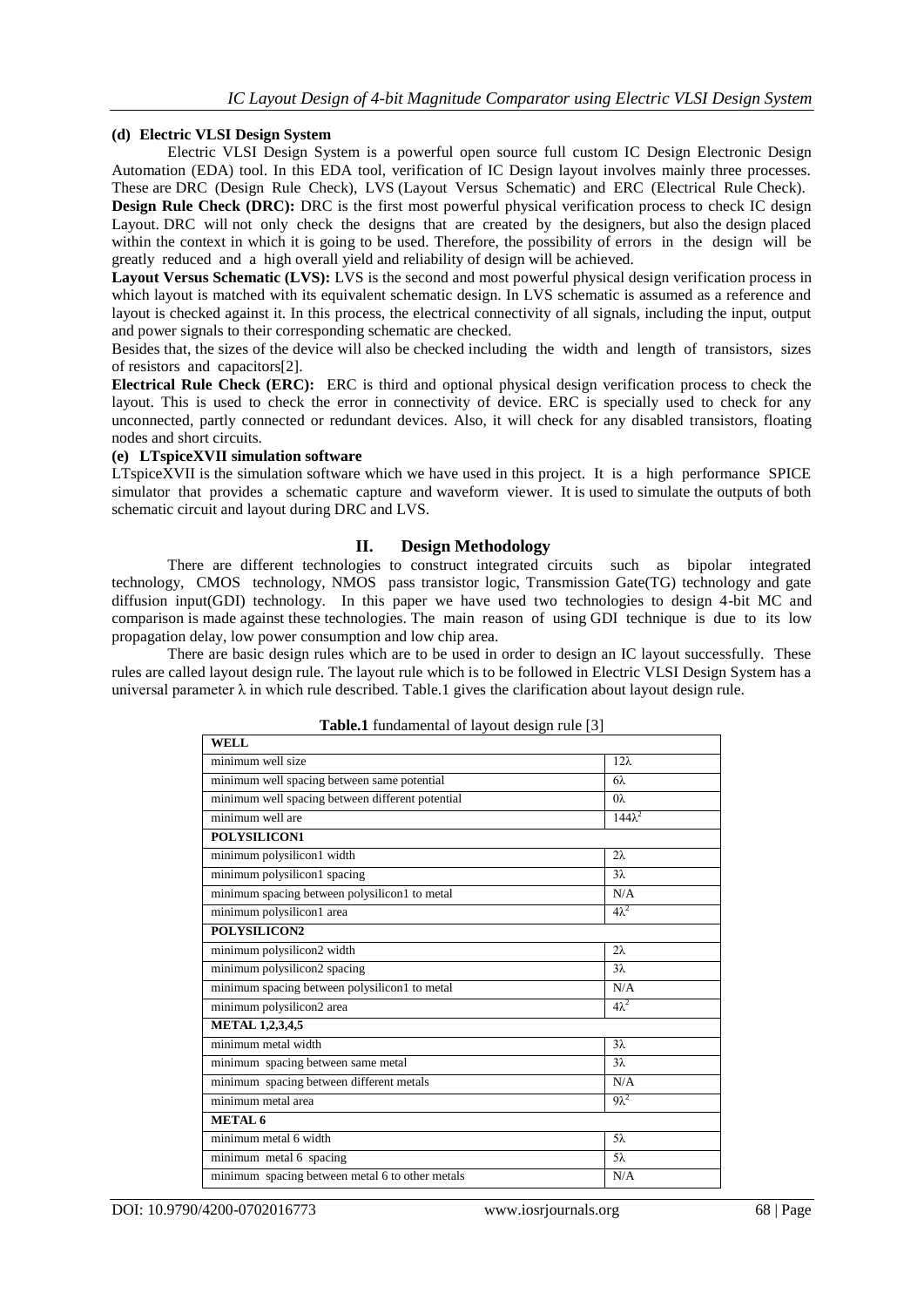| minimum metal 6 area | $25\lambda^2$ |
|----------------------|---------------|
| VIA 1,2,3,4          |               |
| minimum via width    | $2\lambda$    |
| minimum via area     | $4\lambda^2$  |
| <b>VIA 5</b>         |               |
| minimum via 5 width  | $3\lambda$    |
| minimum via 5 area   | $9\lambda^2$  |

In our design the basic building blocks are inverter, [2,3,4,5-input AND gate], 5-input OR gate and 2 input XOR gate. So implement our design we need to develop basic buildings block used in project. Fig.2, fig.3 and fig.4 are the basic building blocks of our design. They are 5-input AND gate, 5-input OR gate and 2-input XNOR gate respectively.



**Fig.2** schematic and layout of 5-input AND gate (GDI tech)



**Fig.3** schematic and layout of 5-input OR gate (GDI tech)





DOI: 10.9790/4200-0702016773 www.iosrjournals.org 69 | Page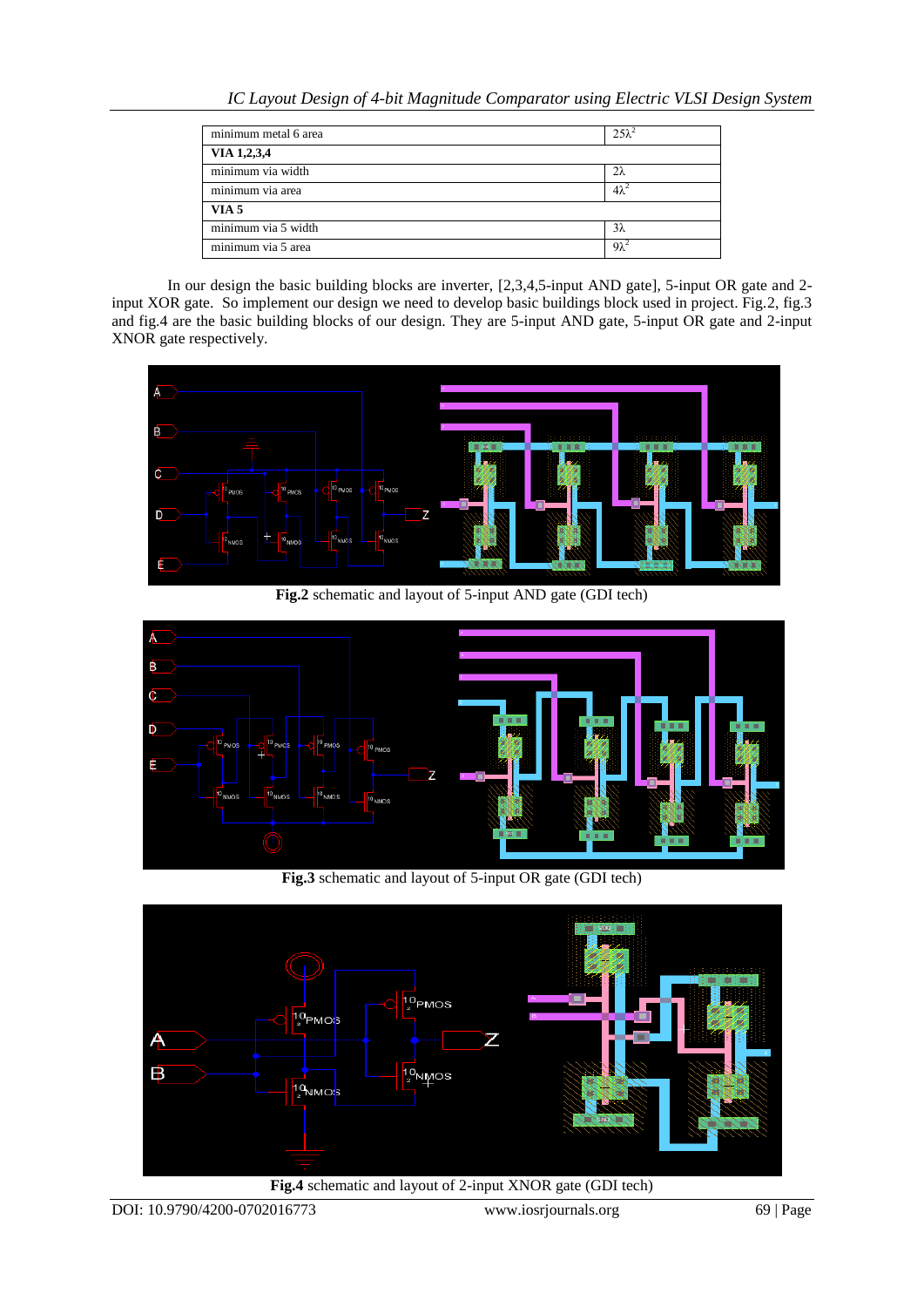Boolean equation of our design is  $Go = A3.\overline{B3} + (A3\overline{C}B3).A2.\overline{B2} + (A3\overline{C}B3).A2\overline{C}B2).A1.\overline{B1} + (A3\overline{C}B3).A2\overline{C}B2).A1\overline{C}B1.$  $(A3@B3)$ .  $(A2@B2)$ .  $(A1@B1)$ .  $(A0@B0)$ .  $\overline{E}$ *i*.  $\overline{L}$ *i* 

 $E_0 = (A3 \odot B3)$ . (A2 $\odot B2$ ). (A1 $\odot B1$ ). (A0 $\odot B0$ ). Ei

 $Lo = \overline{A3}.B3 + (A3 \odot B3).\overline{A2}.B2 + (A3 \odot B3). (A2 \odot B2).\overline{A1}.B1 + (A3 \odot B3). (A2 \odot B2). (A1 \odot B1).\overline{A0}.B0 +$  $(A3@B3)$ .  $(A2@B2)$ .  $(A1@B1)$ .  $(A0@B0)$ .  $\overline{E}$ *i*.  $\overline{G}$ *i* 

Where A3 A2 A1 A0 & B3 B2 B1 B0 are comparing inputs and Gi Ei Li cascading inputs whose functionality is described in table.2

| <b>Lable.</b> I will table of proposed MC |          |           |                         |          |                |          |          |          |              |
|-------------------------------------------|----------|-----------|-------------------------|----------|----------------|----------|----------|----------|--------------|
| <b>COMPARING INPUTS</b>                   |          |           | <b>CASCADING INPUTS</b> |          | <b>OUTPUTS</b> |          |          |          |              |
| A3. B3                                    | A2, B2   | A1, B1    | A0, B0                  | Gi       | Li             | Ei       | Go       | Lo       | Eo           |
| A3 > B3                                   | X        | X         | X                       | X        | X              | X        |          | $\Omega$ | $\theta$     |
| $A3 = B3$                                 | A2 > B2  | X         | X                       | X        | X              | X        |          | $\Omega$ | $\Omega$     |
| $A3 = B3$                                 | $A2= B2$ | A1 > B1   | X                       | X        | X              | X        |          | $\Omega$ | $\Omega$     |
| $A3 = B3$                                 | $A2=$ B2 | $A1 = B1$ | A0 > B0                 | X        | X              | X        |          | $\Omega$ | $\mathbf{0}$ |
| A3 <sub>5</sub>                           | X        | X         | X                       | X        | X              | X        | $\Omega$ | $\Omega$ |              |
| $A3 = B3$                                 | A2 < B2  | X         | X                       | X        | X              | X        | $\Omega$ | $\Omega$ |              |
| $A3 = B3$                                 | $A2= B2$ | A1 < B1   | X                       | X        | X              | X        | $\Omega$ | $\Omega$ |              |
| $A3 = B3$                                 | $A2= B2$ | $A1 = B1$ | A0 <sub>50</sub>        | X        | X              | X        | $\Omega$ | $\Omega$ |              |
| $A3 = B3$                                 | $A2= B2$ | $A1 = B1$ | $A0 = B0$               |          | $\Omega$       | $\Omega$ | 1        | $\Omega$ | $\Omega$     |
| $A3 = B3$                                 | $A2= B2$ | $A1 = B1$ | $A0 = B0$               | $\Omega$ | 1              | $\Omega$ | $\Omega$ | 1        | $\theta$     |
| $A3 = B3$                                 | $A2=$ B2 | $A1 = B1$ | $A0 = B0$               | $\Omega$ | $\Omega$       |          | $\Omega$ | $\Omega$ |              |
| $A3=BA$                                   | $A2= B2$ | $A1 = B1$ | $A0 = B0$               | X        | X              |          | $\Omega$ | $\Omega$ |              |
| $A3 = B3$                                 | $A2= B2$ | $A1 = B1$ | $A0 = B0$               |          |                | $\Omega$ | $\Omega$ | $\Omega$ | $\Omega$     |
| $A3 = B3$                                 | $A2= B2$ | $A1 = B1$ | $A0 = B0$               | $\Omega$ | $\overline{0}$ | $\Omega$ |          |          | $\mathbf{0}$ |

**Table.2** truth table of proposed MC

Finally we have implemented MC using its basic building blocks. Fig.5 and fig.6 are the schematic and layout of MC.

There are various applications of our design. This design is flexible by which higher order of MC can be implemented.



**Fig.5** schematic of 4-bit MC (GDI tech)



**Fig.6** layout of 4-bit MC (GDI tech)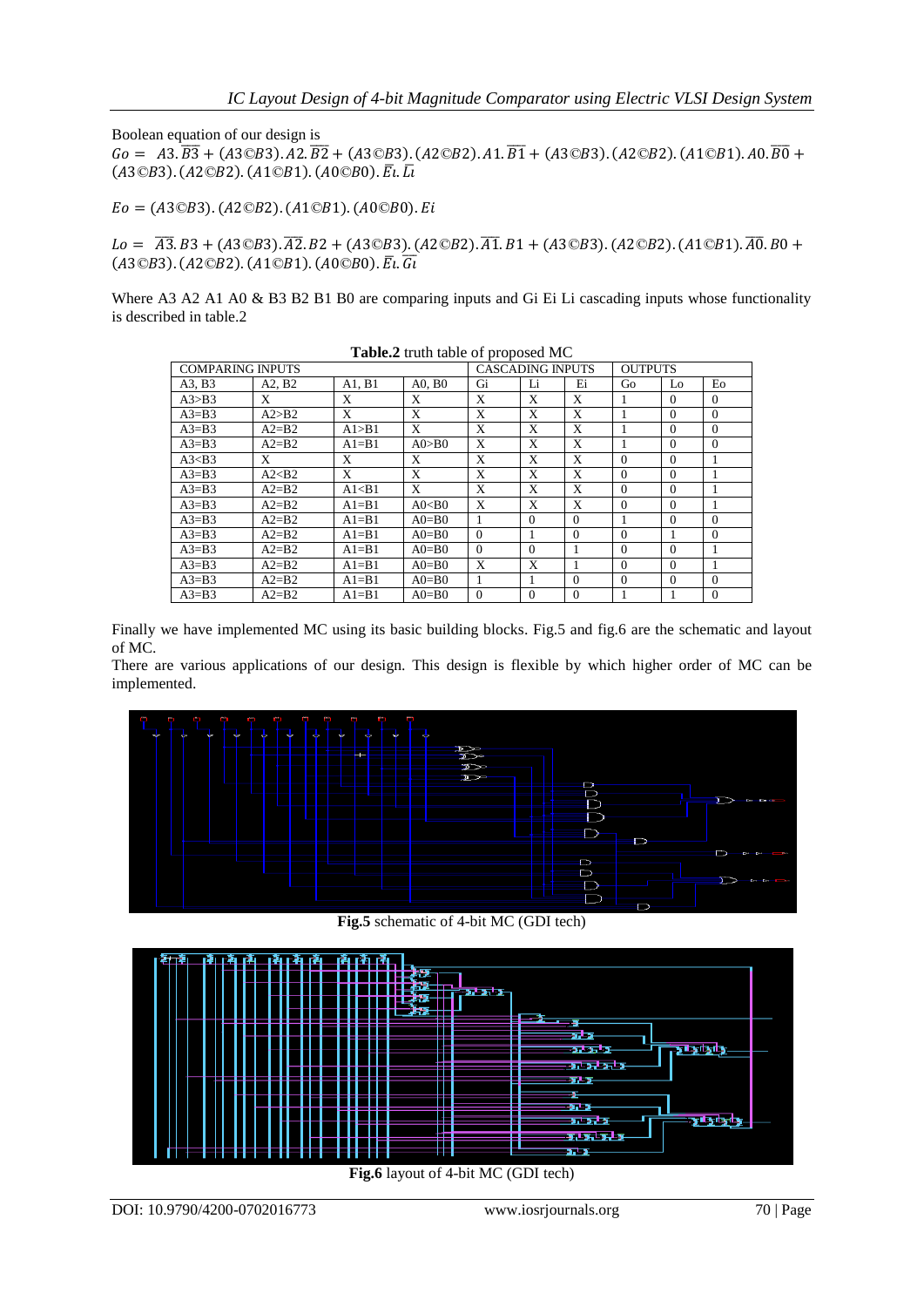## **(a) Wave form**

## **III. Analysis Of Simulation Resutl**

Functionality of any design can be evaluated by the waveform obtained after the simulation. Here the simulation result of MC has shown in fig.7. Detail of its operation has described in table.2

| $5.2V -$  | V(go)                                                                                                                       |                             |                     |                    |  |  |  |
|-----------|-----------------------------------------------------------------------------------------------------------------------------|-----------------------------|---------------------|--------------------|--|--|--|
| $2.6V -$  | $\mathbf{u}$<br>Ŧ                                                                                                           | т                           | П                   | Ŧ<br>Ŧ             |  |  |  |
|           |                                                                                                                             | V(eo)                       |                     |                    |  |  |  |
| 0mV       | H<br>H                                                                                                                      | ÷                           | H                   | н<br>И             |  |  |  |
| i0mV-     |                                                                                                                             | $V($ lo $)$                 |                     |                    |  |  |  |
| $5.5V -$  | ٠                                                                                                                           | ۷                           |                     | n                  |  |  |  |
| $-0.5V -$ |                                                                                                                             |                             |                     |                    |  |  |  |
| $5.0V -$  |                                                                                                                             | N                           |                     | Н                  |  |  |  |
| $0.0V -$  |                                                                                                                             | Vlei                        |                     |                    |  |  |  |
| $5.0V -$  |                                                                                                                             |                             |                     | H                  |  |  |  |
| $0.0V -$  |                                                                                                                             | V(li)                       |                     |                    |  |  |  |
| $5.0V -$  | и                                                                                                                           |                             | п                   | H                  |  |  |  |
| $0.0V -$  |                                                                                                                             | VIb3l                       |                     |                    |  |  |  |
| $5.0V -$  |                                                                                                                             |                             |                     |                    |  |  |  |
| $0.0V -$  |                                                                                                                             | V(b2)                       |                     |                    |  |  |  |
| $5.0V -$  | ٠<br>ĸ                                                                                                                      |                             | п<br>И              |                    |  |  |  |
| $0.0V -$  |                                                                                                                             | V(b1)                       |                     |                    |  |  |  |
| $5.0V -$  |                                                                                                                             |                             |                     | И                  |  |  |  |
|           | $0.0V -$<br>V(b0)                                                                                                           |                             |                     |                    |  |  |  |
| $5.0V -$  |                                                                                                                             | х                           | п                   |                    |  |  |  |
|           | $0.0V -$<br>V(a3)                                                                                                           |                             |                     |                    |  |  |  |
| $5.0V -$  |                                                                                                                             |                             |                     | н<br>A             |  |  |  |
|           | $0.0V -$<br>V(a2)                                                                                                           |                             |                     |                    |  |  |  |
| $5.0V -$  |                                                                                                                             | ×                           |                     |                    |  |  |  |
|           | $0.0V -$<br>V(a1)                                                                                                           |                             |                     |                    |  |  |  |
| $5.0V -$  | H                                                                                                                           |                             |                     | н                  |  |  |  |
| $0.0V -$  |                                                                                                                             | V(a0)                       |                     |                    |  |  |  |
| $5.0V -$  |                                                                                                                             | ÷                           |                     | H                  |  |  |  |
| $0.0V -$  |                                                                                                                             |                             | $\overline{120}$ ns | $\frac{1}{180}$ ns |  |  |  |
|           | 20ns<br>60ns<br>40 <sub>ns</sub><br>0ns<br>$\mathbf{r}$ and $\mathbf{r}$ and $\mathbf{r}$ and $\mathbf{r}$ and $\mathbf{r}$ | 80ns<br>100ns<br>1.02111110 | 140ns               | 200<br>160ns       |  |  |  |

## **Fig.7** simulation result of 4-bit MC

## **(b) Spice code**

The spice code is the code to provide input signal to design. We have used following spice code to generate above waveform.

V1 VDD 0 DC 5

V2 GND 0 DC 0 .incluce E:\papers\4\_BIT\_comparator\PROJECT\_2017\_4bit\_mag\_comparator\schematic\C5\_models.txt V3 Gi 0 DC 5 PULSE 0 5 0 1ps 1ps 100ns 200ns V4 Ei 0 DC 5 PULSE 5 0 0 1ps 1ps 50ns 100ns V6 Li 0 DC 5 PULSE 5 0 0 1ps 1ps 25ns 50ns V7 A3 0 DC 5 PULSE 5 0 0 1ps 1ps 30ns 70ns V8 A2 0 DC 5 PULSE 5 0 0 1ps 1ps 40ns 90ns V9 A1 0 DC 5 PULSE 5 0 0 1ps 1ps 20ns 50ns V10 A0 0 DC 5 PULSE 5 0 0 1ps 1ps 30ns 60ns V11 B3 0 DC 5 PULSE 5 0 0 1ps 1ps 20ns 40ns V12 B2 0 DC 5 PULSE 5 0 0 1ps 1ps 20ns 80ns V13 B1 0 DC 5 PULSE 5 0 0 1ps 1ps 30ns 70ns V14 B0 0 DC 5 PULSE 5 0 0 1ps 1ps 40ns 80ns .tran 1ps 200ns

In the spice code **VDD** is assigned a DC value of 5 volt and **GND** the DC value of 0 volt. **C5\_models.txt** indicates the model file for NMOS and PMOS transistors. **PULSE** keyword is used to generate train of pulses and **.tran** keyword gives the transient analysis.

# **IV. Comparision**

Today's technology demands to develop various new design techniques in order to reduce the chip area, propagation delay and power consumption. So it is necessary to make comparison against different technologies. Table.3 provides comparison against different technologies where multi-inputs gate s has implemented. This table basically provide idea to develop the design by the use of CMOS, TG and GDI techniques.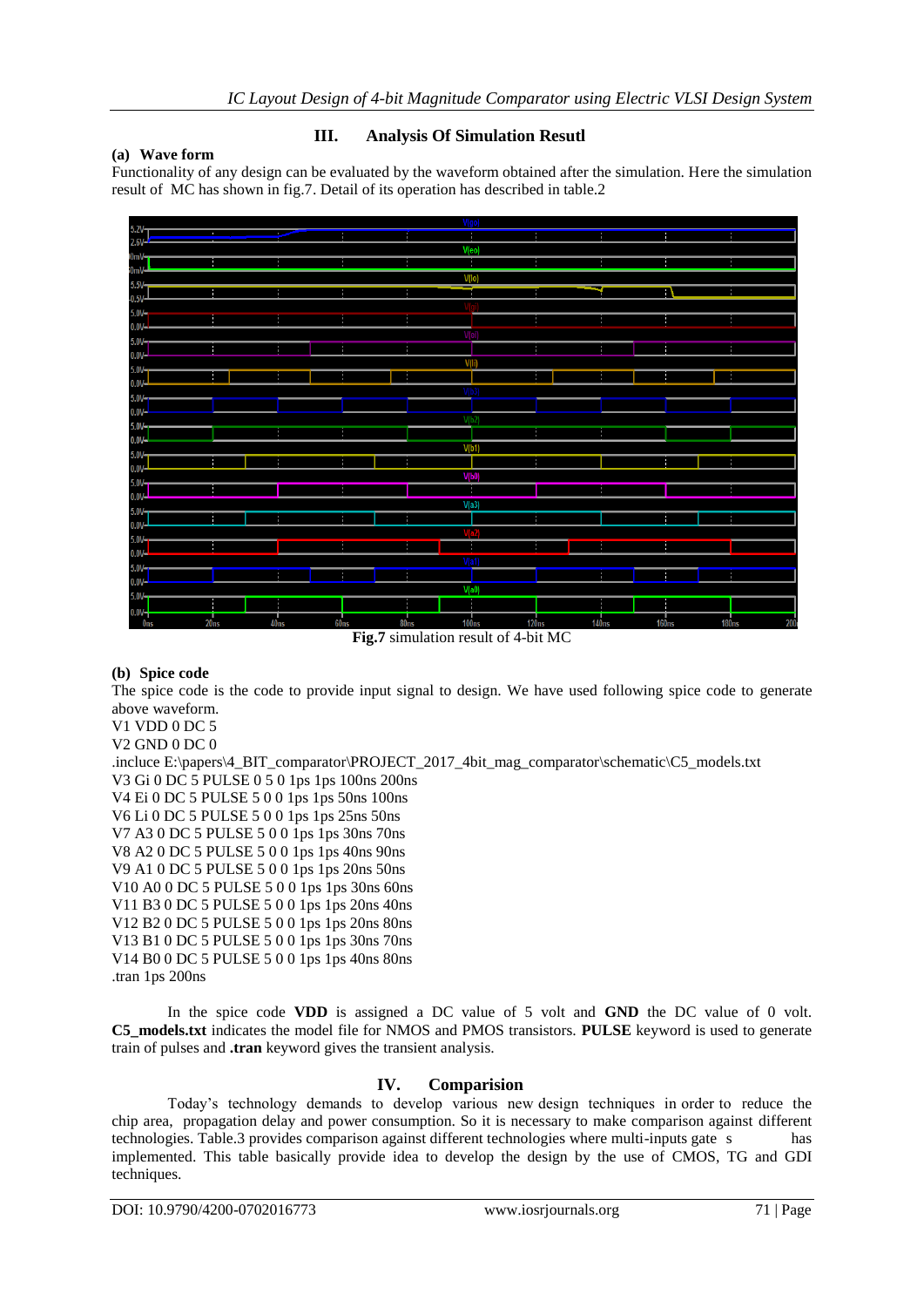

**Table.3** Transistors usage in multi input Gates by different technologies

Our design lastly provides following result whose details have given in table.4. TG tech. Uses 198 transistors whereas GDI tech. uses only 116 transistors to implement our design (MC).

| <b>Table.</b> Transistors usage and delay of MC |                          |                      |                             |  |  |
|-------------------------------------------------|--------------------------|----------------------|-----------------------------|--|--|
| Technology                                      | <b>Transistors Usage</b> | Average Delay(in us) | Power consumption $(\mu W)$ |  |  |
| TG                                              | 198                      | 56.3                 | 654.2                       |  |  |
| GDI                                             | . 16                     | 37.4                 | 455.7                       |  |  |

**Table.4** Transistors usage and delay of MC